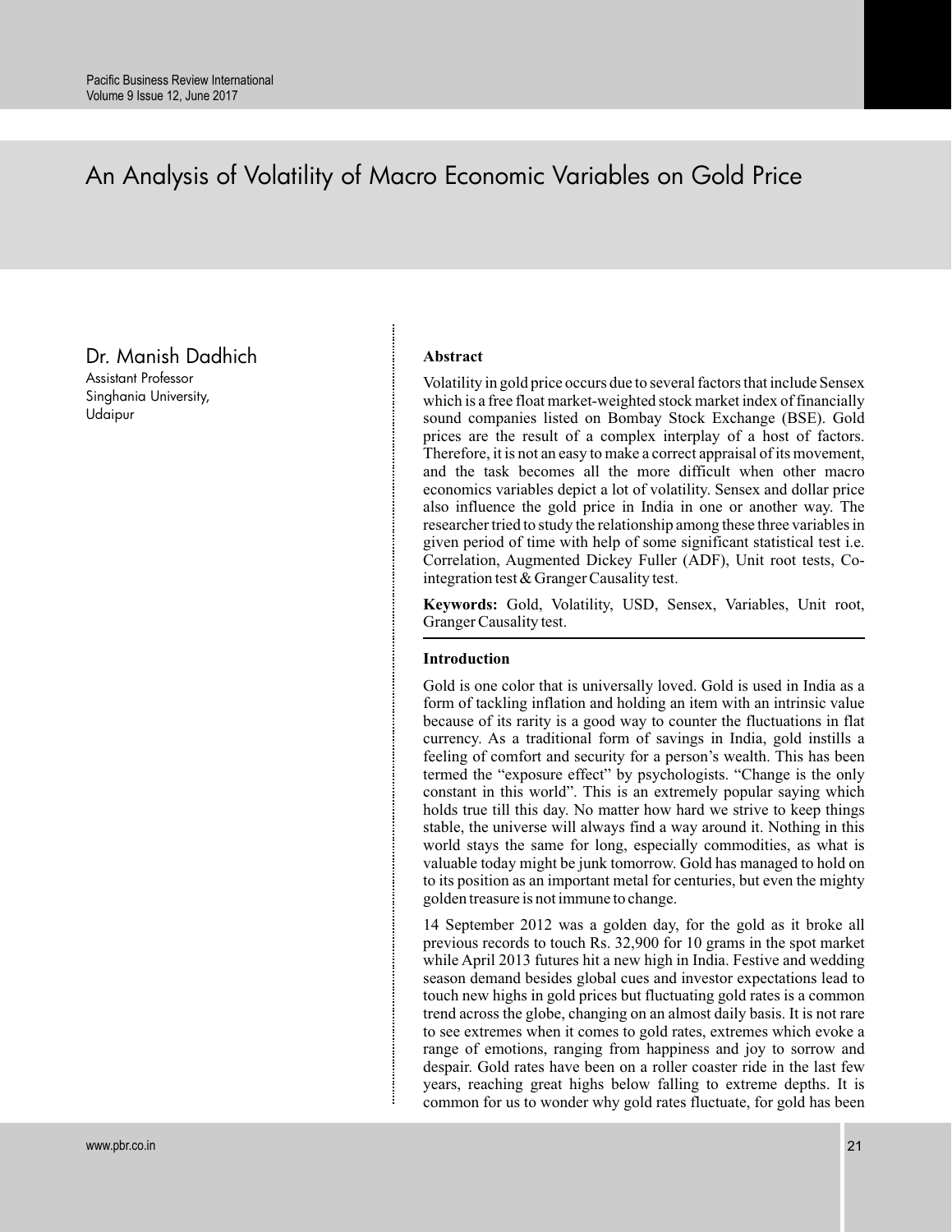around for centuries and survived the test of time. Shouldn't it be immune to fluctuations and other lowly considerations? Well, it's not, gold is just like any other commodity today and there is no guarantee when it comes to its prices.

#### **Review of Literature**

Kumar & Dadhich (2014) attempted to uncover the relationship between Sensex and value of rupee/dollar with help of statistical tools. The study shows that correlation between the Sensex and value of rupee/dollar has a perfect negative. More will the volatility of rupee/dollar more will the unpredictability of Sensex. Herbst investigated long run relationship between gold price and the U.S stock prices. Findings of his study revealed that gold prices and stock prices have cyclic relationship which found in linear outline instead of phases. Most of the researchers are agreed on the fact that gold acts as investment manager and used as a hedging tool against inflation. Mishra et al. (2012) found that both domestic and global gold prices are closely interrelated. They also examined the nature of changes in the factors affecting international gold prices during the last two decades wherein they found that short-run volatility in international gold prices used to be traditional factors such as international commodity prices, US dollar exchange rate and equity prices. Levin and Wright (2006) examined the relationship between Gold prices and the US dollar prices. Applying co-integration technique on data from January 1976 to August 2005, study revealed that the level of U.S \$ prices and prices of gold moves together in a statistically significant way that 1% increase in a U.S \$ price level leads to 1% increase in gold prices; whereas, in case of any uneven shock, this long-term relationship is deviated which resulted in weakening of relationship.

# **Objectives of the study**

- a. To examine and explain the trends of gold prices in India.
- b. To determine long run relationship between macro economic factors and gold price in India.
- c. To determine whether there exist any cause and effect relationship between Sensex and dollar on gold price in India.

### **Hypotheses**

-H0: There is no significant relationship between gold price and Sensex & dollar price in India.

**-H1:** There is significant relationship between gold price and Sensex & dollar price in India.

### **Data Description and Methodology**

To study the existence of long-term equilibrium relationship among time-series models, different statistical tests are used. To analyze the lag and lead relationship in the sample, Granger causality test is used which is propounded by C.J granger in 1969; whereas, hypotheses will be accepted based on F-test results at significance level of 0.05 that provide the evidence of explained relationship between predictors and endogenous variables. The data was collected during the period of Jan 2011 to Dec. 2015 on monthly basis. To analyze the impact of Sensex and dollar price on gold price, monthly data were gathered from reliable and official websites. To obtain accurate findings to test research hypotheses, various statistical tests are used including descriptive statistics, Unit Root Test (Augmented Dickey Fuller), Johansen Co-integration Test and Granger Causality Test.

Descriptive statistics are used to evaluate the mean, standard deviation, median, skewness and probability of the variables that are under consideration in the research. Alongside the variance of data, these values show the distribution of error terms. Co-integration method is used to detention the actual depiction of the co-movements of gold prices along with the Sensex and dollar price.

ADF assumes that the variance is constant and the error terms are independent. Statistically, to confirm the series of factors in a stationary form, Unit Root Test (Augmented Dickey Fuller) is used. In this study, ADF model is applied to investigate the presence of single unit root. To run Johansenjuselius (1990) test; co-integration test is applied which estimates the long-run relationship among the time series.

#### **6.DataAnalysis and Interpretation**

| <b>Table 1 Descriptive Statistics</b> |               |              |             |  |  |  |
|---------------------------------------|---------------|--------------|-------------|--|--|--|
| Particular                            | <b>Sensex</b> | Gold         | Dollar      |  |  |  |
| Mean                                  | 21470.37      | 27270.12     | 56.85267    |  |  |  |
| Median                                | 19488.28      | 27399.00     | 59.36000    |  |  |  |
| Maximum                               | 29533.42      | 31330.00     | 66.76000    |  |  |  |
| Minimum                               | 15534.67      | 19737.00     | 44.21000    |  |  |  |
| Std. Dev                              | 4195.604      | 2721.306     | 6.780704    |  |  |  |
| <b>Skewness</b>                       | 0.569683      | $-0.935448$  | $-0.437397$ |  |  |  |
| Kurtosis                              | 1.821413      | 3.698624     | 1.992654    |  |  |  |
| Jarque-Bera                           | 6.718060      | 9.970820     | 4.450026    |  |  |  |
| Probability                           | 0.034769      | 0.006837     | 0.108066    |  |  |  |
| Sum                                   | 1288222       | 1636207.     | 3411.160    |  |  |  |
| Sum Sq. Dev                           | $.04E + 09$   | $4.37E + 08$ | 2712.699    |  |  |  |
| Observations                          | 60            | 60           | 60          |  |  |  |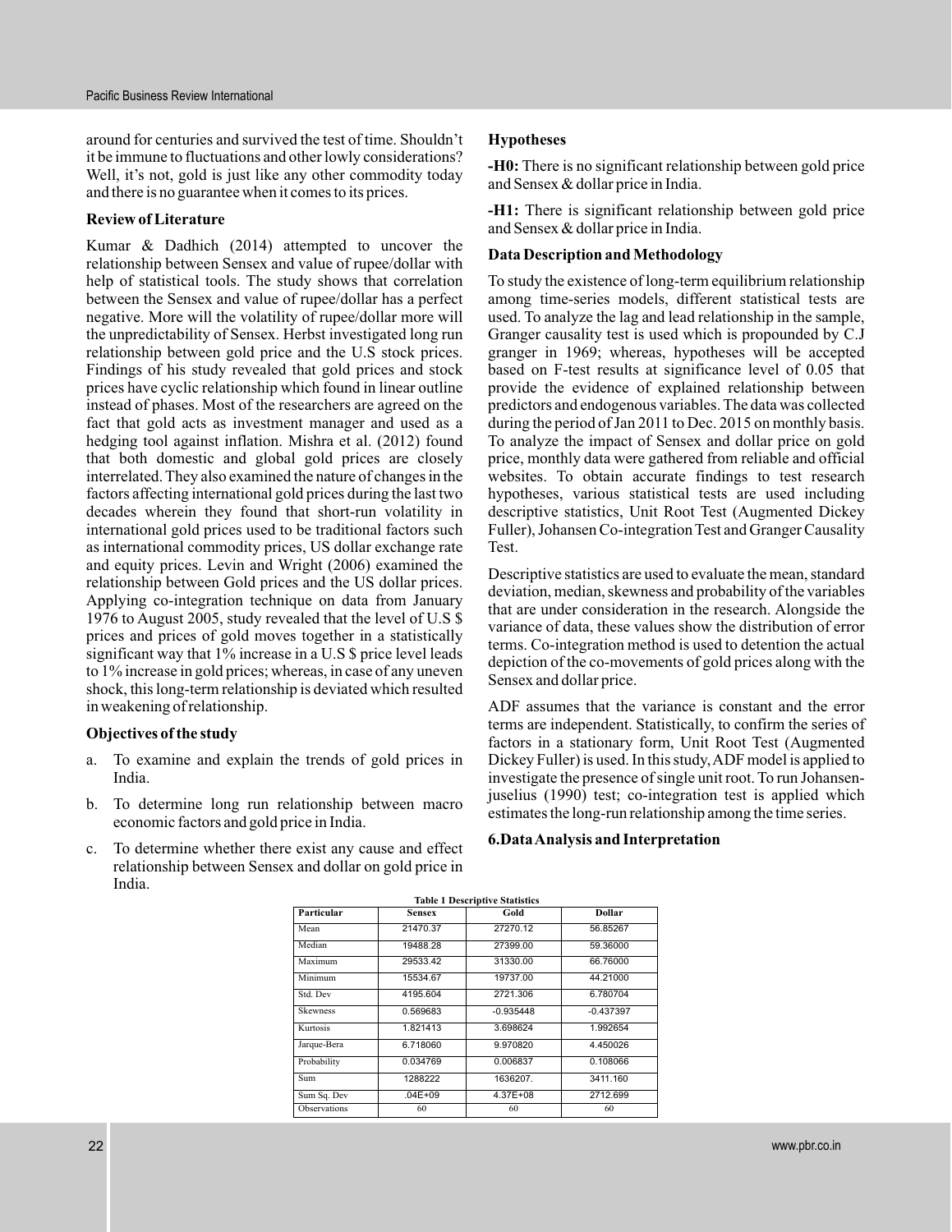| <b>Table 2 Correlation Matrix</b> |             |             |          |  |  |  |
|-----------------------------------|-------------|-------------|----------|--|--|--|
| S.N.                              | Sensex      | Gold        | Dollar   |  |  |  |
| <b>Sensex</b>                     | 1.000000    | $-0.189480$ | 0.715176 |  |  |  |
| Gold                              | $-0.189480$ | 1.000000    | 0.324320 |  |  |  |
| <b>Dollar</b>                     | 0.715176    | 0.324320    | 1.000000 |  |  |  |

The correlation statistics given in the Table 2 above points out gold price has negative relationship with Sensex whereas moderate positive relationship with dollar price. Before applying Granger Causality test to establish whether there is any underlying impact of different global factors on gold price in India or vice versa it is imperative that a data series are stationary so as to draw some meaningful

conclusions. Thus, for the purpose of checking stationary, the Augmented Dickey Fuller (ADF) test has performed. ADF test discloses that errors have constant variance and are statistically independent. ADF test has been performed at two different levels i.e. at level data & at 1st difference setting a Null Hypothesis that the variable series is non stationary.

#### **Table 3 Unit Root Analysis ( Augmented Dickey Fuller Test)**

| Critical Values of ADF Test at Level            |                                                                                            |                   |        |             |             |             |          |  |  |  |
|-------------------------------------------------|--------------------------------------------------------------------------------------------|-------------------|--------|-------------|-------------|-------------|----------|--|--|--|
| Variables                                       | Lag                                                                                        | <b>ADF-Static</b> | Prob.  | $1\%$       | $5\%$       | 10%         | D/W      |  |  |  |
| <b>USD</b>                                      | $\theta$                                                                                   | $-1.028583$       | 0.7375 | $-3.546099$ | $-2.911730$ | $-2.593551$ | 1.983250 |  |  |  |
| Gold                                            |                                                                                            | $-2.799044$       | 0.0645 | $-3.546099$ | $-2.911730$ | $-2.593551$ | 2.148290 |  |  |  |
| Sensex<br>$\alpha$ $\alpha$ , $\alpha$ $\alpha$ | 0.8852<br>$-2.593551$<br>2.003674<br>$-0.490912$<br>$-2.911730$<br>$-3.546099$<br>$\theta$ |                   |        |             |             |             |          |  |  |  |

Source: Output of E-views 8

| <b>Table 4 Unit Root Analysis (Augmented Dickey Fuller Test)</b> |  |  |  |
|------------------------------------------------------------------|--|--|--|
|------------------------------------------------------------------|--|--|--|

| Critical Values of ADF Test at 1 <sup>st</sup> Difference |          |             |        |             |             |             |          |
|-----------------------------------------------------------|----------|-------------|--------|-------------|-------------|-------------|----------|
| Variable                                                  | Lag      | ADF-Static  | Prob.  | $1\%$       | $5\%$       | 10%         | D/W      |
| s                                                         |          |             |        |             |             |             |          |
| <b>USD</b>                                                | $\theta$ | -7.561454   | 0.0000 | $-3.548208$ | $-2.912631$ | $-2.594027$ | 2.006791 |
|                                                           |          |             |        |             |             |             |          |
| Gold                                                      | $\Omega$ | $-8.284769$ | 0.0000 | $-3.548208$ | $-2.912631$ | $-2.594027$ | 2.004180 |
|                                                           |          |             |        |             |             |             |          |
| Sensex                                                    | $\theta$ | $-8.429989$ | 0.0000 | $-3.548208$ | $-2.912631$ | $-2.594027$ | 2.084020 |
|                                                           |          |             |        |             |             |             |          |

The results show that all the variables are integrated of order of one & stationary upon differencing (see Table 3). When test was applied on level data, it was found that p-values of all variables are more than our assumed level of significance i.e. 0.05. Thus, are not significant. Therefore ADF Unit root

test was applied at 1st level differencing (see Table 4). The results so obtained show that p-values of all the variables close to zero. Hence it indicates the absence of unit root in the present data series & the data were found fully stationary.

**Table 5 (a): Results of Johansen's Co-integration Test [Unrestricted Co-integration Rank Test] (Trace)**

| Um estricture Co-mitteration realik Test     Hace) |             |                         |                       |           |  |  |  |
|----------------------------------------------------|-------------|-------------------------|-----------------------|-----------|--|--|--|
| <b>Hypothesized Trace</b>                          | Eigen value | <b>Trace Statistics</b> | <b>Critical Value</b> | $Prob.**$ |  |  |  |
| $0.05$ No. of CE(s)                                |             |                         | 0.05                  |           |  |  |  |
| None                                               | 0.231127    | 22.01435                | 29.79707              | 0.2977    |  |  |  |
|                                                    |             |                         |                       |           |  |  |  |
| At most 1                                          | 0.094303    | 6.770221                | 15.49471              | 0.6045    |  |  |  |
|                                                    |             |                         |                       |           |  |  |  |
| At most 2                                          | 0.017522    | 1.025276                | 3.841466              | 0.3113    |  |  |  |
|                                                    |             |                         |                       |           |  |  |  |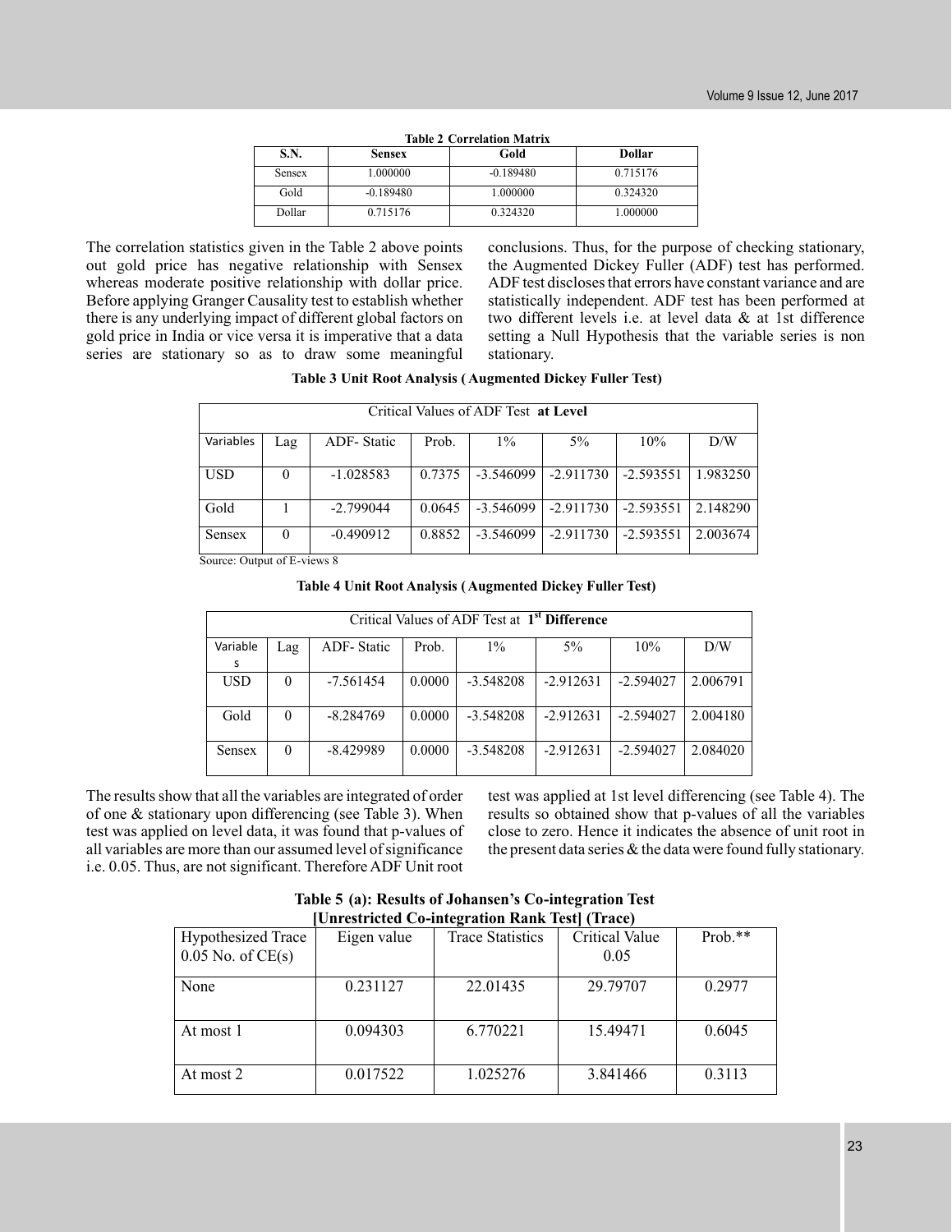| TUIITESUTETEU CO-IIITE2TATIOII KAIIK TESTI (TMAX-EI2EII VAIUE) |             |                   |                |         |  |  |  |
|----------------------------------------------------------------|-------------|-------------------|----------------|---------|--|--|--|
| Hypothesized Trace 0.05 No.                                    | Eigen value | Max-Eigen         | Critical Value | Prob.** |  |  |  |
| of $CE(s)$                                                     |             | <b>Statistics</b> | 0.05           |         |  |  |  |
| None                                                           | 0.231127    | 15.24413          | 21.13162       | 0.2722  |  |  |  |
| At most 1                                                      | 0.094303    | 5.744945          | 14.26460       | 0.6462  |  |  |  |
| At most 2                                                      | 0.017522    | 1.025276          | 3.84166        | 0.3113  |  |  |  |

**Table 5 (b): Results of Johansen's Co-integration Test [Unrestricted Co-integration Rank Test] (Max-Eigen value)**

To test long run co-integration between all variable, the Johansen's Co-integration test and maximum Eigen value test (table 5) have been conducted. The Trace test indicates the existence of three co-integrating equations at 5% level of significance and the same is also not confirmed by the maximum Eigen value test. Thus, the test confirms nonexistence of long-run or equilibrium relationship between them.

**Table 6 Pair wise Granger Causality Tes t**

| Null Hypothesis                                                             | Ob. | F-Stat  | p-value | Decision | Nature of<br>Causality |
|-----------------------------------------------------------------------------|-----|---------|---------|----------|------------------------|
| GOLD does not Granger Cause                                                 | 57  | 2.12766 | 0.1294  | Accepted | No Causality           |
| <b>DOLLAR</b>                                                               |     |         |         |          |                        |
| DOLLAR does not Granger Cause                                               |     | 0.12231 | 0.8851  | Accepted | No Causality           |
| <b>GOLD</b>                                                                 |     |         |         |          |                        |
| <b>SENSEX</b> does not Granger Cause                                        | 57  | 0.52188 | 0.5965  | Accepted | No Causality           |
| <b>DOLLAR</b>                                                               |     |         |         |          |                        |
| DOLLAR does not Granger Cause                                               |     | 9.29842 | 0.0004  | Rejected | Uni-directional        |
| <b>SENSEX</b>                                                               |     |         |         |          | causality              |
| <b>SENSEX</b> does not Granger Cause                                        | 57  | 0.35584 | 0.7023  | Accepted | No Causality           |
| GOLD                                                                        |     |         |         |          |                        |
| GOLD does not Granger Cause                                                 |     | 5.46064 | 0.0070  | Rejected | Uni-directional        |
| <b>SENSEX</b>                                                               |     |         |         |          | causality              |
| $\sim$ $\sim$ $\sim$ $\sim$<br>$\sim$ $\sim$ $\sim$ $\sim$ $\sim$<br>$\sim$ |     |         |         |          |                        |

Source: Output of E-views 8

Table 6 depicted the results of Granger causality test which explained that there is no causal relationship is found between gold prices and dollar i.e. gold doesn't granger cause and vice-versa. Same no casual relationship found between Sensex and dollar price but there is uni-directional causality between dollar and Sensex. Eventually casual relationship is not significant between Sensex and gold price at p-value 0.05 percent. Thus, the trend of few variables are absolutely independent in nature and do not cause any causal relationship among them.

# **Conclusion**

Findings of this study indicated that there is no long-run relationship exists between monthly average gold price and dollar and vice-versa. Moreover, Sensex also does not Granger cause dollar price in long run but dollar has longterm uni-directional relationship with average Sensex. Furthermore, in long run Sensex depicts no relationship with gold but gold price shows significant relationship with Sensex that has also been observed in previous research. To shape the data in the stationary time series, Unit Root (Augmented Dickey Fuller) test is used. In addition to monthly data analysis, this study used Co-Integration test to examine the long-term relationship among average variables. On the basis of the above overall analysis, it can be concluded that some of macroeconomic variables are

relatively significant and likely to influence the gold prices in long run. The evidence of this study is consistent with other similar studies. However, the results from this empirical research should not be a conclusive indicator for gold price volatility.

# **Future Research**

This study is limited to find the long-term relationship between gold prices, dollar and Sensex however, future research can explore the relationship of gold prices at large scale; may be included to other macro-economic variables i.e. gross domestic product, foreign direct investment, consumer price index etc. Short-term relationship by expanding other microeconomic factors and their relationship with gold prices may also be examined.

# **References**

- Kumar & Dadhich, M. (2014). Impact of Fluctuation: Sensex and Rupee/Dollar. International Journal of Research in Finance & Marketing, Vol.4, Issue 8, p.11-18.
- Herbst, F., (1983). Gold versus U.S. Common Stock: Some Evidence on Inflation Hedge Performance and Cyclical Behavior. Financial Analyst Journal, 39(1): 66-74.